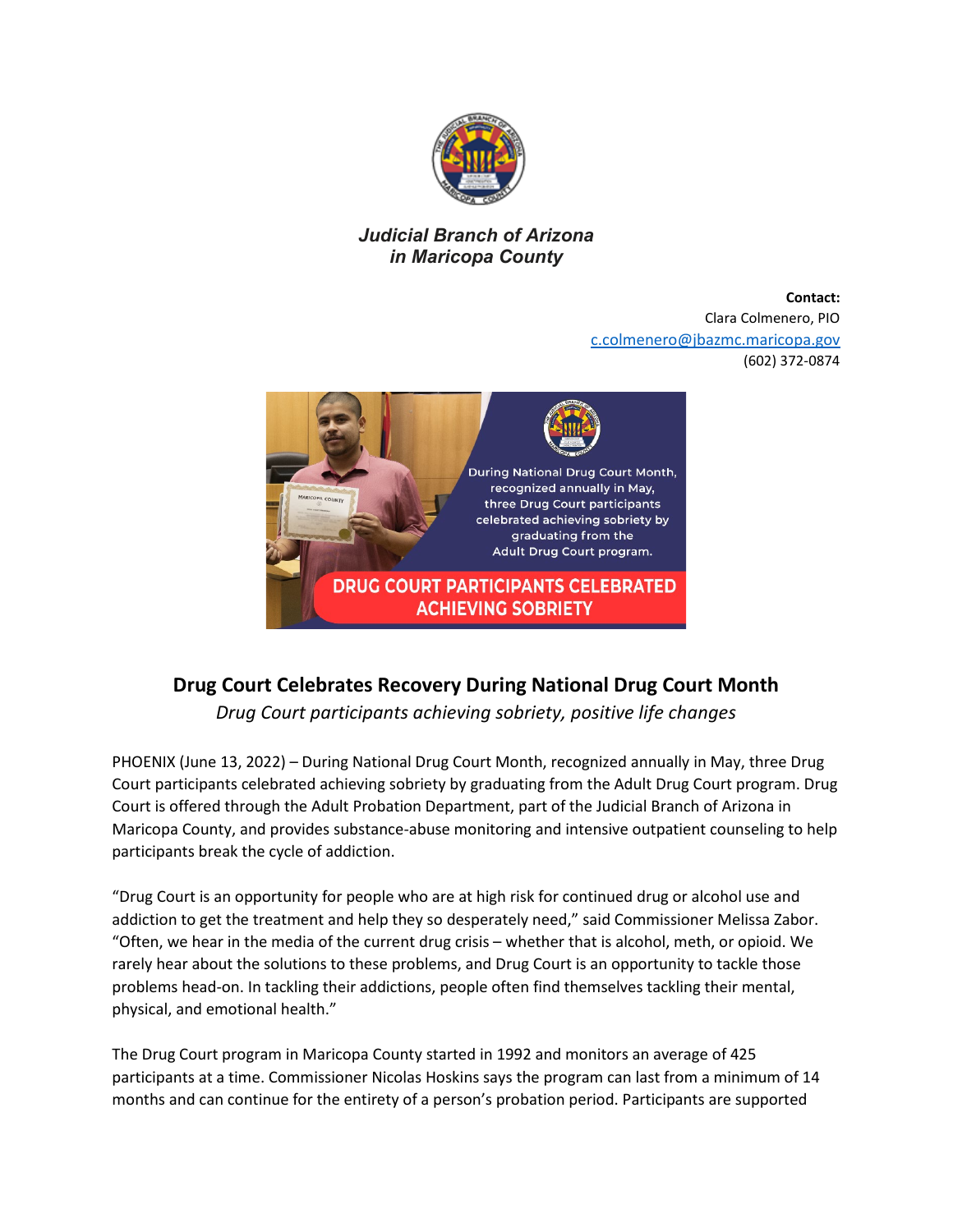throughout their time in the program by probation officers, counselors, attorneys, judicial officers, law enforcement, community partners and each other.

"Drug court offers a mixture of both compassion and accountability to participants," said Commissioner Hoskins. "The focus always remains on treatment, and participants are both encouraged and required to actively engage in substance abuse counseling."

In 2021, 52 participants successfully graduated from Drug Court, giving them the tools they need on their path to recovery.

"When I first began probation, the challenges I faced were making sure that all my actions were in line with actually completing probation," said Ahmed, a recent Drug Court graduate. "That meant eliminating distractions, old habits and old friends. Creating new habits and routines was difficult but achievable since that's what my focus became. Drug court helped me in my recovery because it kept me in line with my goals of changing old habits and creating new healthy ones. Drug court aided in my goal to leave my old life and start a new one."

During the pandemic, treatment groups and individual counseling sessions have been primarily held through a virtual counseling platform.

"Drug Court's ultimate aim is to assist participants in achieving and sustaining long-term sobriety. In doing so, Drug Court pursues a treatment-centric approach, rather than one based on long periods of incarceration," said Commissioner Hoskins. "In focusing on treatment, the program is not limited to providing substance abuse counseling. Instead, we try to focus on the whole person, including providing mental health resources, trauma-informed care, and job and housing assistance."

According to the Adult Probation Department, most of the Drug Court participants appreciated being able to participate in counseling sessions from home.

"My counselor, Will, made the virtual counseling sessions enjoyable and would find ways to get me to discuss how I felt and then always had something nice and positive to say," said Ahmed. "He also was great at listening and giving good advice to motivate me and everyone in the group."

The Housing Outreach and Peer Engagement (HOPE) program provides peer navigation and sober living services for eligible participants. Through HOPE, participants can receive the support they need to continue to be engaged in treatment while providing them with a safe place to live.

"In my time in Drug Court, I've seen people who were living in their cars or in the streets get safe and affordable housing. I've seen people get reunited with their kids once they are sober," said Commissioner Zabor. "I've seen people get jobs and become leaders in their recovery groups. I've seen people get sober. This program changes and saves the lives of the individuals who come through it."

The Drug Court Alumni Association provides additional assistance to Drug Court participants through a peer-support network. Drug Court graduates are also able to receive continued mentorship and peer support to help during their recovery journey.